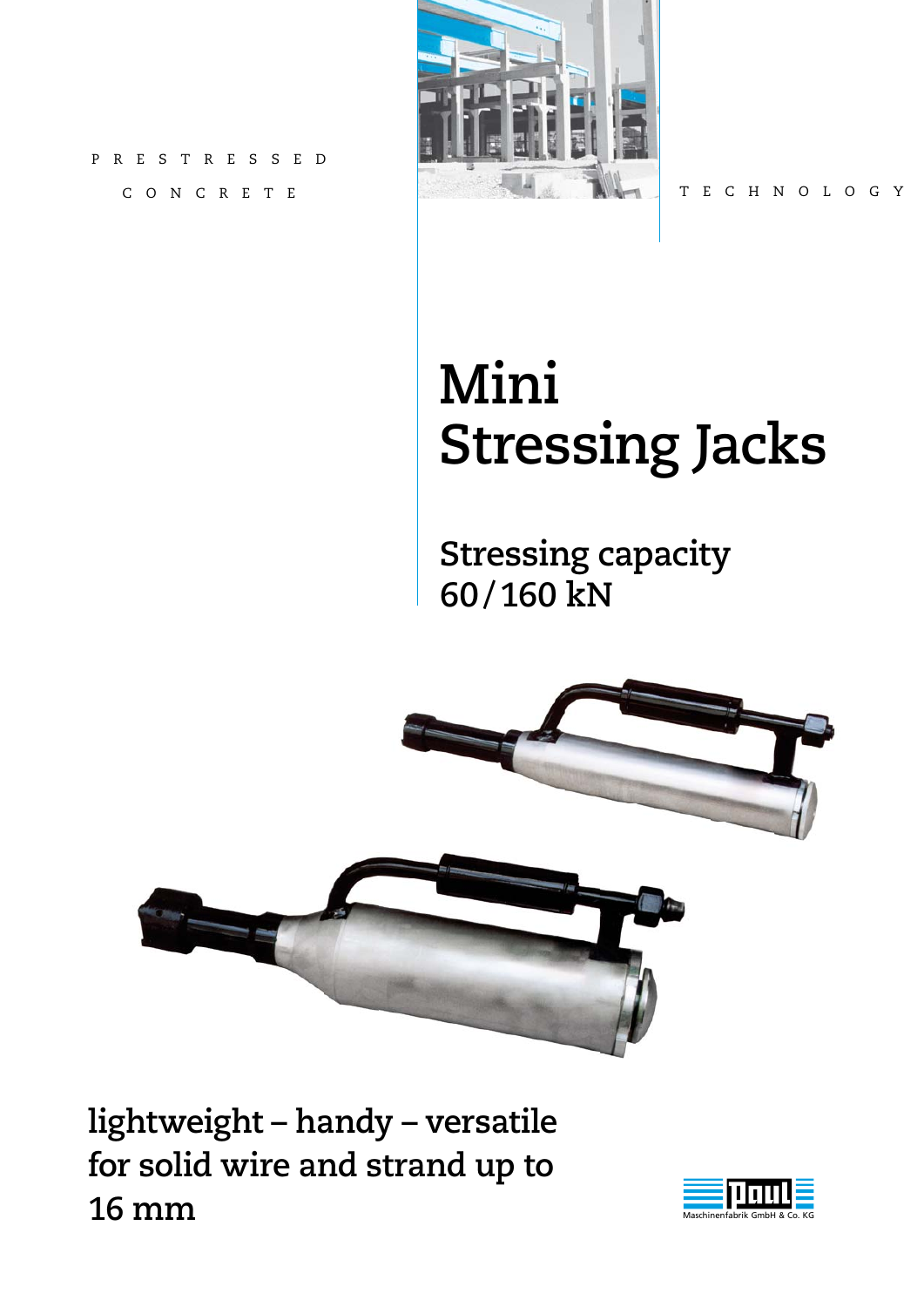#### **The all-rounders**



**The robust PAUL mini stressing jacks are designed to suit every prestressing requirement – from the smallest precast concrete element to the largest beam. They are fast and easy to use and can be operated from any pump.**

The retract operation of the stressing piston, clamping jaws and the wedge-seating piston are actuated via a spring. The clamping jaws are located in the rear part of the jack and can be changed very quickly after removing the cap.

The mini stressing jacks can be operated from almost all PAUL pump units by using an adapter kit or special coupling. However, in most cases they are connected to a mini pump unit according to leaflet B 131.11/1.

In the simplest version they are operated from a hand pump via a hydraulic hose.

**Fig. 2** 160 kN Mini stressing jack (74–033.00) with Mini pump unit (77–209.15)

> **Fig. 3** 60 kN Mini stressing jack (72–026.00) with Hand pump (78–084.00) (see B 592.01) Hose  $(13-070.14)$  (see B 130.01/2) Coupling socket (25–160.25) and Screw coupling (25–108.10)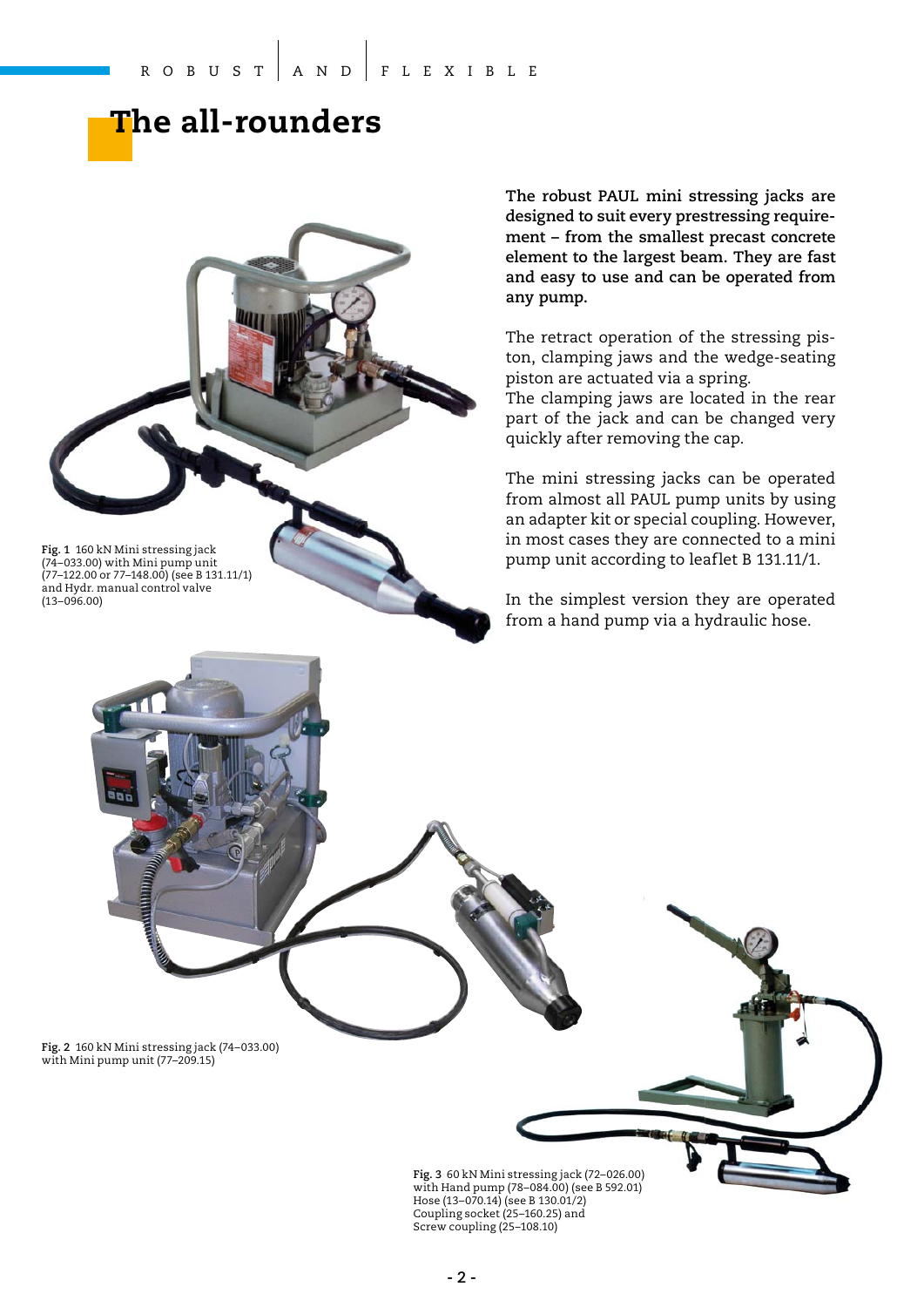

#### **Use with other PAUL Pump Units**

**With an adapter kit or special coupling the mini stressing jack can also be connected to almost all PAUL hydraulic, automatic pump units.**

If necessary, the mini stressing jack can then quickly replace your automatic jack, e. g.

- on applications where your automatic jack would be too large.
- if unusual wire diameters are to be stressed from time to time.



**Fig. 4** Mini stressing jack connected to the pump, control and measuring unit (77–024.00) with Hydraulic manual control valve (13–096.00) and Adapter kit (77–024.10).

#### **Connection possibilities**

| Pump unit              | 77-024.00                       | 77-043.00                     | 78-037.00                     |
|------------------------|---------------------------------|-------------------------------|-------------------------------|
| Required for the       | 1 Adapter kit                   | 1 Adapter kit                 | 1 Adapter kit                 |
| hydraulic connection:  | for pumps manufactured as       | for pumps manufactured as     | for pumps manufactured as     |
|                        | from 1st June 1976: 77-024.00   | from 1st June 1976: 77-043.02 | from 1st June 1976: 78-037.02 |
|                        | 1 Hydr. hand control            | 1 Hydr. hand control          | 1 Hydr. hand control          |
|                        | valve 13-096.00                 | valve 13-096.00               | valve 13-096.00               |
| Required for the elec- | 1 Electr. hand control          | 1 Electr. hand control        |                               |
| tric connection:       | 72-546.00                       | 72-546.00                     |                               |
|                        | 1 Special coupling piece        |                               |                               |
|                        | 72-413.00                       |                               |                               |
|                        | 1 Double connection             |                               |                               |
|                        | 77-027.00                       |                               |                               |
|                        | (if a second stressing jack)    |                               |                               |
|                        | or a cutter, etc. is to be con- |                               |                               |
|                        | nected)                         |                               |                               |
|                        |                                 |                               |                               |
|                        |                                 |                               |                               |